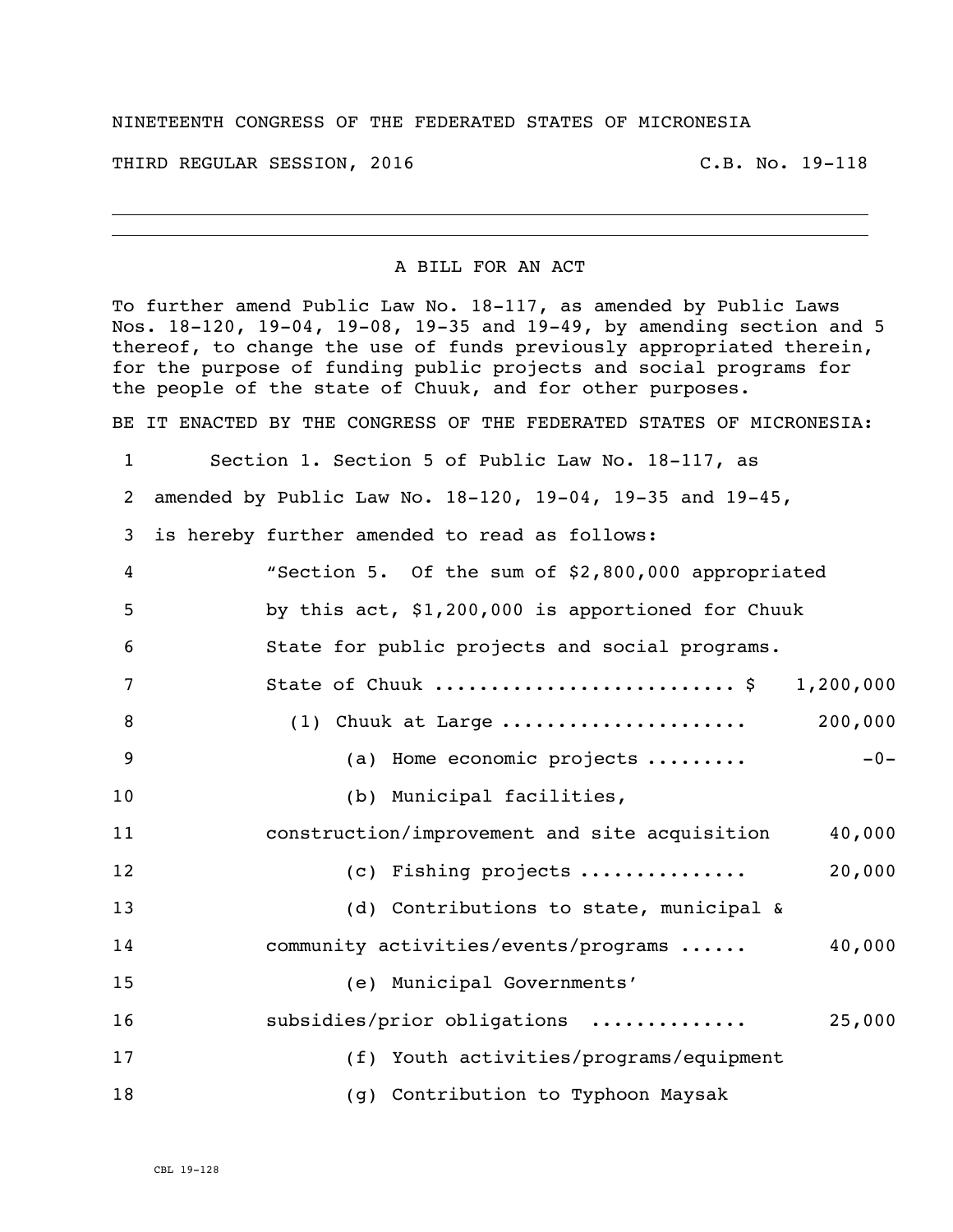| $\mathbf{1}$   | relief assistance  \$                                   | 45,000  |
|----------------|---------------------------------------------------------|---------|
| 2              | (h) Leadership and patients travel.                     | 30,000  |
| 3              | (2) Election District No. 1                             | 200,000 |
| $\overline{4}$ | (a) MIDA operation $\ldots \ldots \ldots \ldots \ldots$ | 20,000  |
| 5              | $(b)$ Computer labs                                     | $-0-$   |
| 6              | (c) Mortlocks Leadership Conference                     | 10,000  |
| 7              | (d) Mortlocks leadership travel                         | 40,000  |
| 8              | (e) Operation Lien Naufich                              |         |
| 9              | and Chee Young                                          | 20,000  |
| 10             | (f) Municipal, community events,                        |         |
| 11             | activities, programs and projects                       | 20,000  |
| 12             | (g) Mortlocks Good-Will Games 2016.                     | 40,000  |
| 13             | (h) Mortlocks Substate Center's                         |         |
| 14             | circumferential road and dock projects                  | 40,000  |
| 15             | (i) Mortlocks Substate Center's                         |         |
| 16             | jail house and/or police uniform                        |         |
| 17             | and equipments                                          | 10,000  |
| 18             | (3) Election District No. 2                             | 200,000 |
| 19             | (a) Students' tuition/travel and                        |         |
| 20             | room and board                                          | 10,000  |
| 21             | (b) Repatriation of human remains                       |         |
| 22             | [20, 000]                                               | 10,000  |
| 23             | (c) Food Security Program  [30,000]                     | 36,000  |
| 24             | (d) Housing and community facilities                    |         |
| 25             | repair and improvement                                  | 20,000  |
|                |                                                         |         |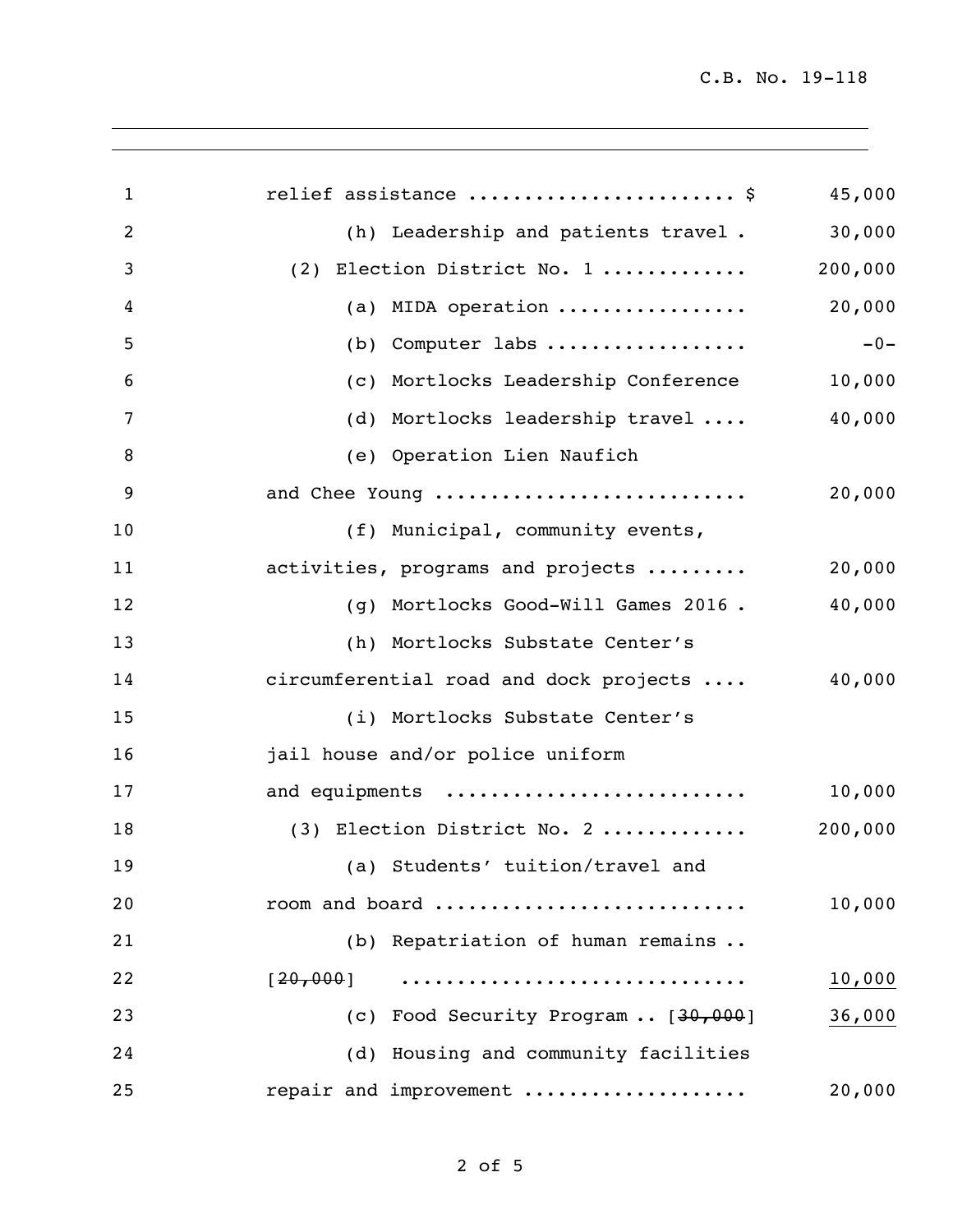| $\mathbf{1}$ | (e) $POL/Character$ \$                             | 10,000  |
|--------------|----------------------------------------------------|---------|
| 2            | (f) Water System Project                           | 10,000  |
| 3            | (g) Leadership, patients and                       |         |
| 4            | students travel                                    | 30,000  |
| 5            | (h) Chuuk Women Council Subsidy                    | 10,000  |
| 6            | (i) Mizpha High School Subsidy                     | 10,000  |
| 7            | (j) Fishing Project                                | 30,000  |
| 8            | (k) The Office of the Chuuk State                  |         |
| 9            | Governor's Subsidy                                 | 10,000  |
| 10           | (1) Contributions to Chuuk associations            |         |
| 11           | in Honolulu, Hawaii                                | 10,000  |
| 12           | $(m)$ Piis Paneu General Election                  | 4,000   |
| 13           | (4) Election District No. 3                        | 200,000 |
| 14           | (a) Typhoon Maysak contribution and                |         |
| 15           | relief effort (purchase of outboard motors         |         |
| 16           | and fiber glass boats)                             | 35,000  |
| 17           | (b) Housing affected by Typhoon Maysak             |         |
| 18           | improvement and renovation                         | 90,000  |
| 19           | (c) Food security relief and poverty               |         |
| 20           | alleviation program after the aftermath            |         |
| 21           | of Typhoon Maysak                                  | 50,000  |
| 22           | (d) Contribution to Southern Namoneas              |         |
| 23           | associations in Hawaii, U.S. Mainland,             |         |
| 24           | Guam and Saipan                                    | 15,000  |
| 25           | (e) Social Security premium contributions \$10,000 |         |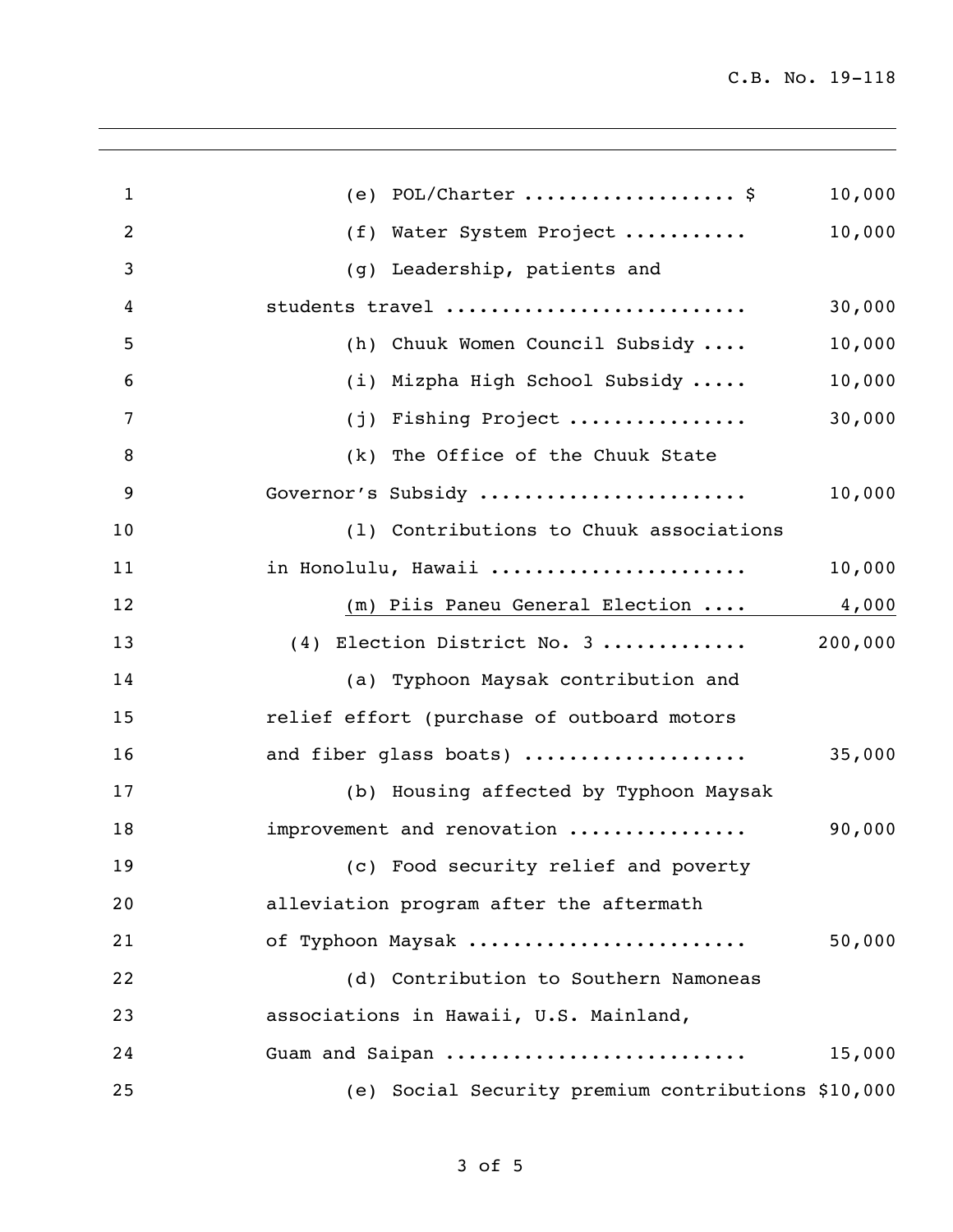| (5) Election District No. 4  \$        | 200,000  |
|----------------------------------------|----------|
| (a) Leadership, patients and           |          |
| students travel                        | 50,000   |
| (b) Humanitarian assistance            | 50,000   |
| (c) Typhoon Maysak relief assistance   | 50,000   |
| (d) Fishing Project                    | 50,000   |
| (6) Election District No. 5            | 200,000  |
| (a) Community housing renovation/      |          |
| repair/improvement                     | 120,000  |
| (b) Northwest leadership/official      |          |
| travel needs                           | 50,000   |
| (c) Food Relief Program                | $-0-$    |
| (d) Election District No. 5 dispensary |          |
| outboard engine and boat               | 30,000   |
| (e) Youth internship on turtle farms   | $-0-$    |
| (f) Sewing Project                     | $-0-$    |
| (g) Northwest Island Development       |          |
| Authority travel needs                 | $-0-$    |
| (h) Boat charter, repatriation of      |          |
| human remains and related expenses     | $-0 -$ " |
|                                        |          |
|                                        |          |
|                                        |          |
|                                        |          |
|                                        |          |
|                                        |          |